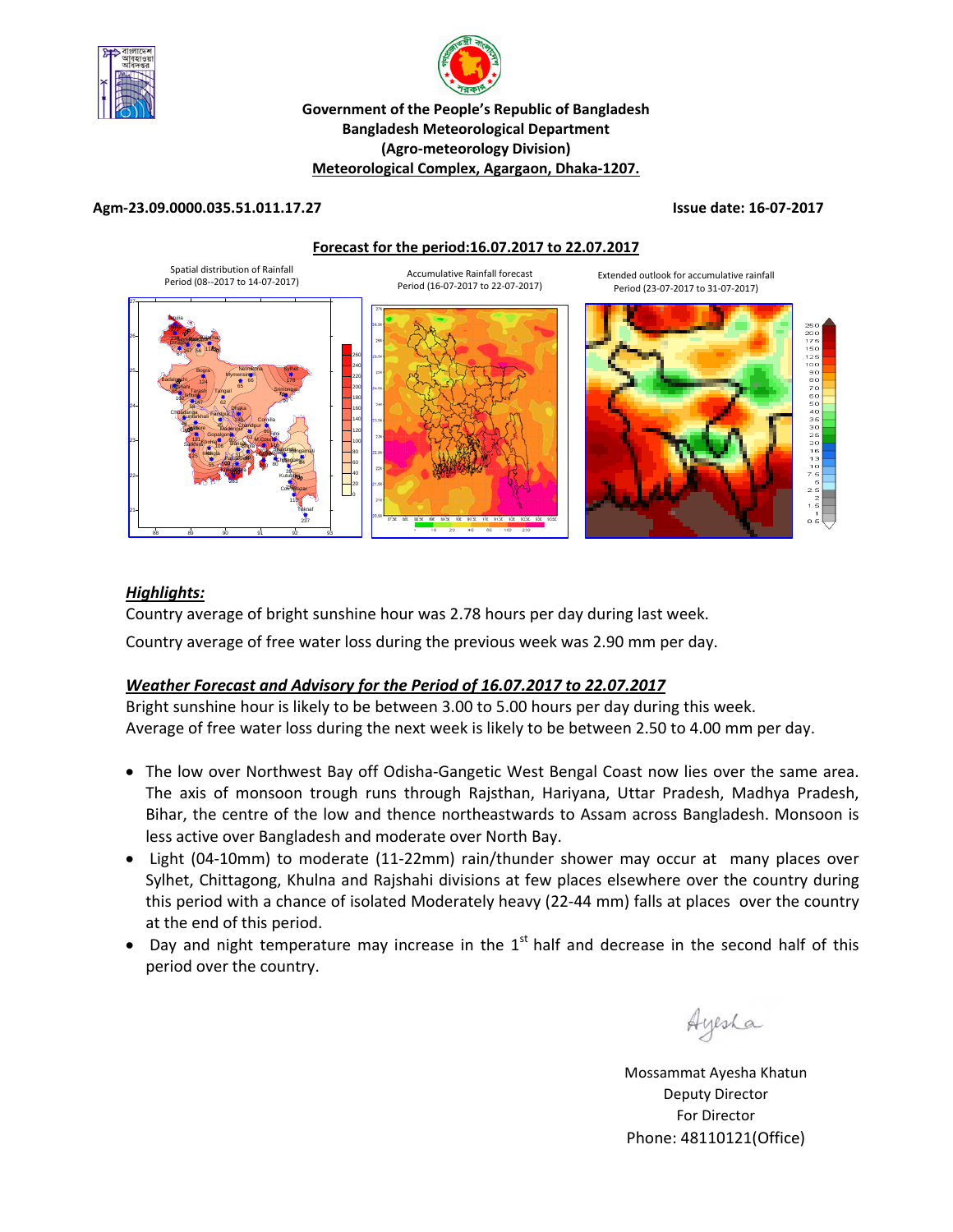#### *Short Weather description; Period: 08.07.2017 to 14.07.2017*

| Maximum And Minimum Temperature (Range and Extreme) |                                                   |                 |                                 |                                  |                        |                   |                     |  |  |  |  |  |
|-----------------------------------------------------|---------------------------------------------------|-----------------|---------------------------------|----------------------------------|------------------------|-------------------|---------------------|--|--|--|--|--|
| <b>Divisions</b>                                    | Maximum                                           |                 | Minimum<br>Highest maximum      |                                  |                        | Lowest minimum    |                     |  |  |  |  |  |
|                                                     | temperature                                       |                 | temp in ${}^{0}C$<br>emperature |                                  |                        | temp in ${}^{0}C$ |                     |  |  |  |  |  |
|                                                     | range in <sup>0</sup> C                           |                 |                                 | Range in <sup>0</sup> C          |                        |                   |                     |  |  |  |  |  |
| <b>Dhaka</b>                                        | $-35.0 \, \text{°C}$<br>29.                       | Faridpur        | 35.0                            | 24.7                             | $-27.6 °C$             | Gopalgong         | 24.7 $\overline{C}$ |  |  |  |  |  |
| Mymensingh                                          | 32.5 $^{\circ}$ C<br>$29.6 -$                     | Mymensingh      | 32.5                            | 24.9                             | $-27.4\ ^{0}C$         | Netrokona         | 24.9 $^{\circ}$ C   |  |  |  |  |  |
| Chittagong                                          | $-34.0 \, \text{°C}$<br>28.0                      | Chandpur        | 34.0                            | 24.5<br>$\overline{\phantom{a}}$ | 26.8 $^{\circ}$ C      | Cox'sBazar        | 24.5 $^{\circ}$ C   |  |  |  |  |  |
| Sylhet                                              | 33.8 $^{0}$ C<br>28.5<br>$\overline{\phantom{a}}$ | Sylhet          | 33.8                            | 24.8                             | $-27.2$ <sup>o</sup> C | Srimongal         | $24.8\text{ °C}$    |  |  |  |  |  |
| Rajshahi                                            | 34.5 $^{0}C$<br>$27.8 -$                          | Rajshahi        | 34.5                            | 24.5                             | 28.0 $\degree$ C       | <b>Bogra</b>      | 24.5 $\mathrm{^0C}$ |  |  |  |  |  |
| Rangpur                                             | $34.2^{0}C$<br>27.5                               | Rangpur & Dimla | 34.2                            | 24.0                             | 28.0 $\degree$ C       | Dimla             | 24.0 <sup>0</sup> C |  |  |  |  |  |
| Khulna                                              | 35.2 $\mathrm{^0C}$<br>$28.0 -$                   | Jessore         | 35.2                            | 24.3                             | $-27.6 °C$             | Kumarkhali        | 24.3 $\sqrt[6]{C}$  |  |  |  |  |  |
| <b>Barisal</b>                                      | 33.8 $^{\circ}$ C<br>28.1<br>$\sim$               | <b>Bhola</b>    | 33.8                            | 24.5                             | $-27.5\text{ °C}$      | Khepupara         | 24.5 $^{\circ}$ C   |  |  |  |  |  |

#### *:Rainfall analysis and average temperature:-*

| Name of the<br><b>Divisions</b> | Name of<br>the Stations | Total<br>Rainfall<br>in $(mm)$ | Normal<br>Rainfall<br>in (mm) | Deviation<br>in % | Total<br>Rainy<br>days | Average<br>M ax<br>in % | Average<br>M in<br>in % | Average<br>M ax.<br>Humidity Humidity temp in °C | Average<br>Normal<br>Max.<br>temp in<br>°C | M in.<br>temp in<br>۰c | Average Average<br>Normal<br>Min.<br>temp in |
|---------------------------------|-------------------------|--------------------------------|-------------------------------|-------------------|------------------------|-------------------------|-------------------------|--------------------------------------------------|--------------------------------------------|------------------------|----------------------------------------------|
| Dhaka                           | Dhaka                   | 136                            | 102                           | 33                | 05                     | 093                     | 072                     | 32.0                                             | 31.6                                       | 26.6                   | 26.3                                         |
|                                 | Faridpur                | 045                            | 83                            | -46               | 06                     | 96                      | 72                      | 32.2                                             | 31.5                                       | 26.2                   | 25.9                                         |
|                                 | Madaripur               | 090                            | 96                            | -6                | 04                     | 88                      | 67                      | 32.1                                             | 31.9                                       | 26.3                   | 25.8                                         |
|                                 | Tangail                 | 062                            | 80                            | -23               | 06                     | 095                     | 073                     | 32.5                                             | 31.6                                       | 26.1                   | 26.0                                         |
|                                 | Gopalgonj               | 106                            | $\star\star$                  | $***$             | 07                     | 97                      | 78                      | 30                                               | $\star\star$                               | 26                     | $\star\star$                                 |
| Mymensingh                      | Mymensingh              | 065                            | 107                           | -39               | 07                     | 95                      | 76                      | 31.4                                             | 30.7                                       | 26.4                   | 26.0                                         |
|                                 | Netrokona               | 066                            | $\star\star$                  | $***$             | 07                     | 94                      | 75                      | 30.5                                             | $\star\star$                               | 26.1                   | $\star\star$                                 |
| Chittagong                      | Chittagong              | 039                            | 174                           | $-78$             | 06                     | $^{\star\star}$         | $\star\star$            | 32.2                                             | 31.1                                       | 26                     | 25.2                                         |
|                                 | Sitakunda               | 011                            | 179                           | ***               |                        |                         |                         |                                                  | 30.5                                       |                        | 25.3                                         |
|                                 | Rangamati               | 034                            | 144                           | -76               | 07                     | 95                      | 52                      | 32.2                                             | 31.1                                       | 25.3                   | 24.9                                         |
|                                 | Cox'sBazar              | 110                            | 242                           | $-55$             | 07                     | 97                      | 76                      | 31.1                                             | 30.6                                       | 25.4                   | 25.2                                         |
|                                 | Teknaf                  | 237                            | 236                           | 0                 | 07                     | 097                     | 083                     | 30.4                                             | 30.0                                       | 26.2                   | 25.1                                         |
|                                 | Hatiya                  | 250                            | 189                           | 32                | 07                     | 100                     | 89                      | 30.4                                             | 29.9                                       | 25.1                   | 25.4                                         |
|                                 | Sandw ip                | 080                            | 238                           | -66               | 07                     | 97                      | 77                      | 31                                               | 30.2                                       | 25.7                   | 25.4                                         |
|                                 | Kutubdia                | 151                            | 170                           | -11               | 07                     | 094                     | 073                     | 31.5                                             | 30.2                                       | 25.8                   | 25.4                                         |
|                                 | Feni                    | 116                            | 161                           | -28               | 04                     | 097                     | 068                     | 31.5                                             | 30.4                                       | 25.4                   | 25.2                                         |
|                                 | M.Court                 | 201                            | 158                           | 27                | 07                     | 96                      | 79                      | 31.5                                             | 30.8                                       | 25.9                   | 25.8                                         |
|                                 | Chandpur                | 061                            | 102                           | -40               | 06                     | 097                     | 075                     | 32.3                                             | 31.5                                       | 26.3                   | 25.9                                         |
|                                 | Comilla                 | 080                            | 117                           | $-32$             | 06                     | 96                      | $77 \,$                 | 30.9                                             | 31.0                                       | 25.4                   | 25.4                                         |
| <b>Sylhet</b>                   | Sylhet                  | 178                            | 167                           | $\overline{7}$    | 07                     | 97                      | 71                      | 32.1                                             | 31.3                                       | 25.6                   | 25.2                                         |
|                                 | Srimongal               | 097                            | 78                            | 24                | 07                     | 98                      | 62                      | 31.2                                             | 32.1                                       | 25.4                   | 25.1                                         |
| Rajshahi                        | Rajshahi                | 162                            | 78                            | 108               | 06                     | 98                      | 75                      | 32.5                                             | 32.3                                       | 26.5                   | 25.9                                         |
|                                 | Bogra                   | 124                            | 95                            | 31                | 06                     | 097                     | 064                     | 31.3                                             | 31.9                                       | 26.7                   | 26.2                                         |
|                                 | Ishurdi                 | 058                            | 76                            | -24               | 05                     | 97                      | 65                      | 32                                               | 32.1                                       | 27                     | 25.5                                         |
|                                 | Badalgachi              | 085                            | $\star\star$                  | $***$             | 05                     | 099                     | 065                     | 31.4                                             | $\star\star$                               | 26.2                   |                                              |
|                                 | Tarash                  | 147                            | $\star\star$                  | $***$             | 04                     | 100                     | 86                      | 31.6                                             | $\star\star$                               | 26.7                   | $^{\star\star}$                              |
| Rangpur                         | Rangpur                 | 056                            | 130                           | -57               | 06                     | 96                      | 71                      | 31.8                                             | 31.3                                       | 26.0                   | 25.9                                         |
|                                 | Dinajpur                | 067                            | 125                           | -46               | 07                     | 097                     | 062                     | 31.7                                             | 31.6                                       | 26.2                   | 25.5                                         |
|                                 | Sayedpur                | 167                            | $\star\star$                  | $***$             | 05                     | 96                      | 75                      | 31.3                                             | **                                         | 25.6                   | $\star\star$                                 |
|                                 | Rajarhat                | 112                            | $\star\star$                  | ***               | 05                     | 97                      | 71                      | 31.4                                             | **                                         | 25.4                   | $\star\star$                                 |
|                                 | Tetulia                 | 272                            | $\star\star$                  | ***               | 04                     | 098                     | 076                     | 30.8                                             | $\star\star$                               | $\star\star$           | $\star\star$                                 |
|                                 | Dimla                   | 239                            | $\star\star$                  | ***               | 04                     | 095                     | 074                     | 31.4                                             | $\star\star$                               | 26.0                   |                                              |
| Khulna                          | Khulna                  | 046                            | 91                            | -49               | 04                     | 097                     | 075                     | 32.4                                             | 32.0                                       | 26.6                   | 26.2                                         |
|                                 | Mongla                  | 055                            | $\star\star$                  | $***$             | 06                     | 97                      | 78                      | 31.7                                             | $\star\star$                               | 26.7                   | $\star\star$                                 |
|                                 | Jessore                 | 131                            | 77                            | 70                | 06                     | 094                     | 070                     | 32.7                                             | 32.5                                       |                        | 26.0                                         |
|                                 | Chuadanga               | 048                            | 89                            | -46               | 05                     | 097                     | 071                     | 32.9                                             | 32.8                                       | 26.5                   | 26.2                                         |
|                                 | Satkhira                | 125                            | 76                            | 64                | 07                     | 98                      | 65                      | 32                                               | 32.3                                       | 26                     | 26.3                                         |
|                                 | Kumarkhali              | 075                            | $\star\star$                  | $***$             | 04                     | 098                     | 081                     | 31.6                                             | $^{\star\star}$                            | 26.2                   | $***$                                        |
| Barisal                         | Barisal                 | 031                            | 96                            | -68               | 07                     | 100                     | 82                      | 31.3                                             | 31.2                                       | 26.4                   | 25.6                                         |
|                                 | <b>Bhola</b>            | 049                            | 102                           | $-52$             | 07                     | 91                      | 69                      | 32.1                                             | 30.8                                       | 26                     | 25.7                                         |
|                                 | Patuakhali              | 090                            | 105                           | $-14$             | 07                     | 97                      | 83                      | 31.3                                             | 31.1                                       | 26.3                   | 25.9                                         |

N.B.Aalyses ontained in this bulletin are based on preliminary un-checked data. \*\* Data not received. \*\*\* Data not available.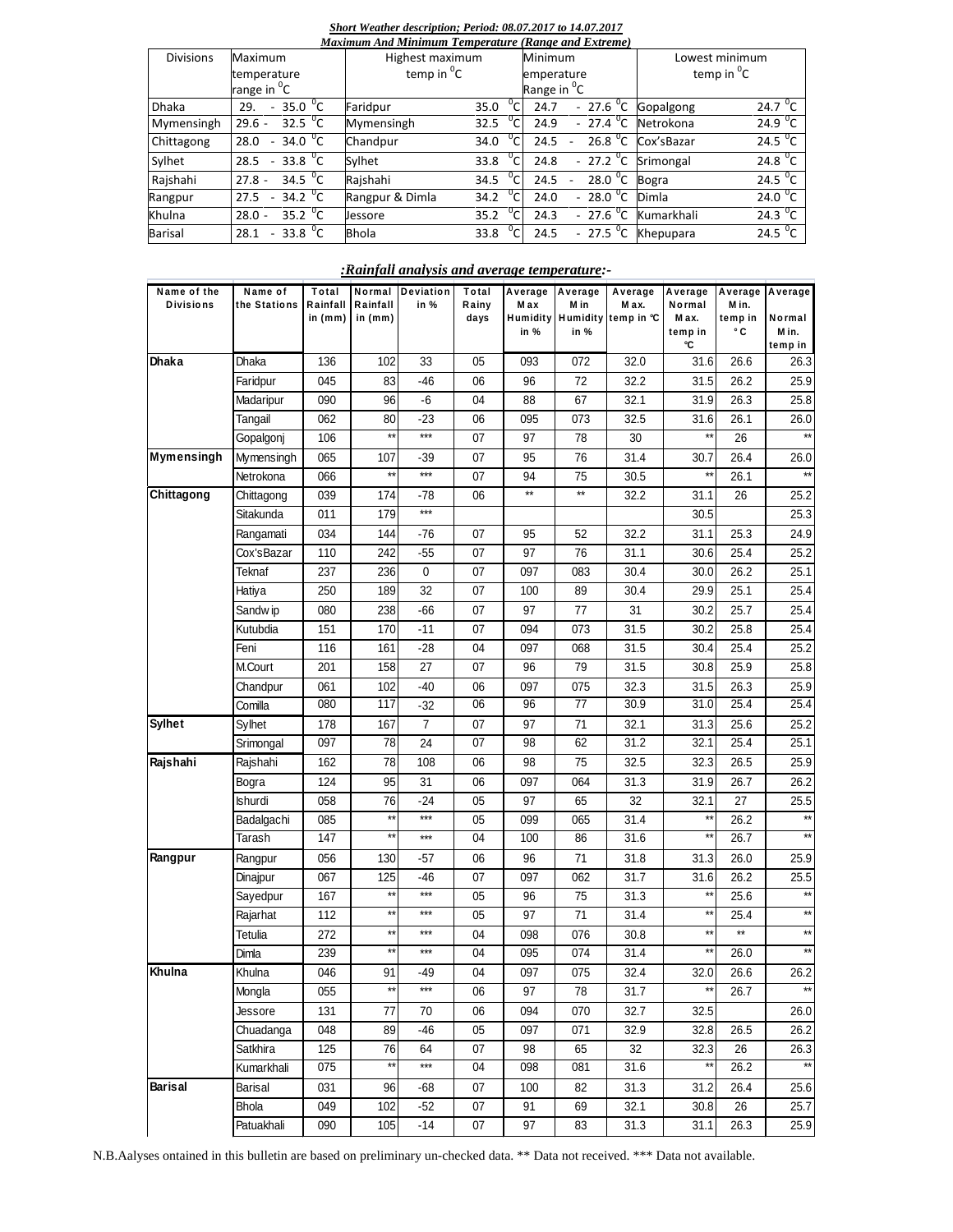

Spatial distribution of Rainfall. Period (16‐07‐2017 to 22‐07‐2017)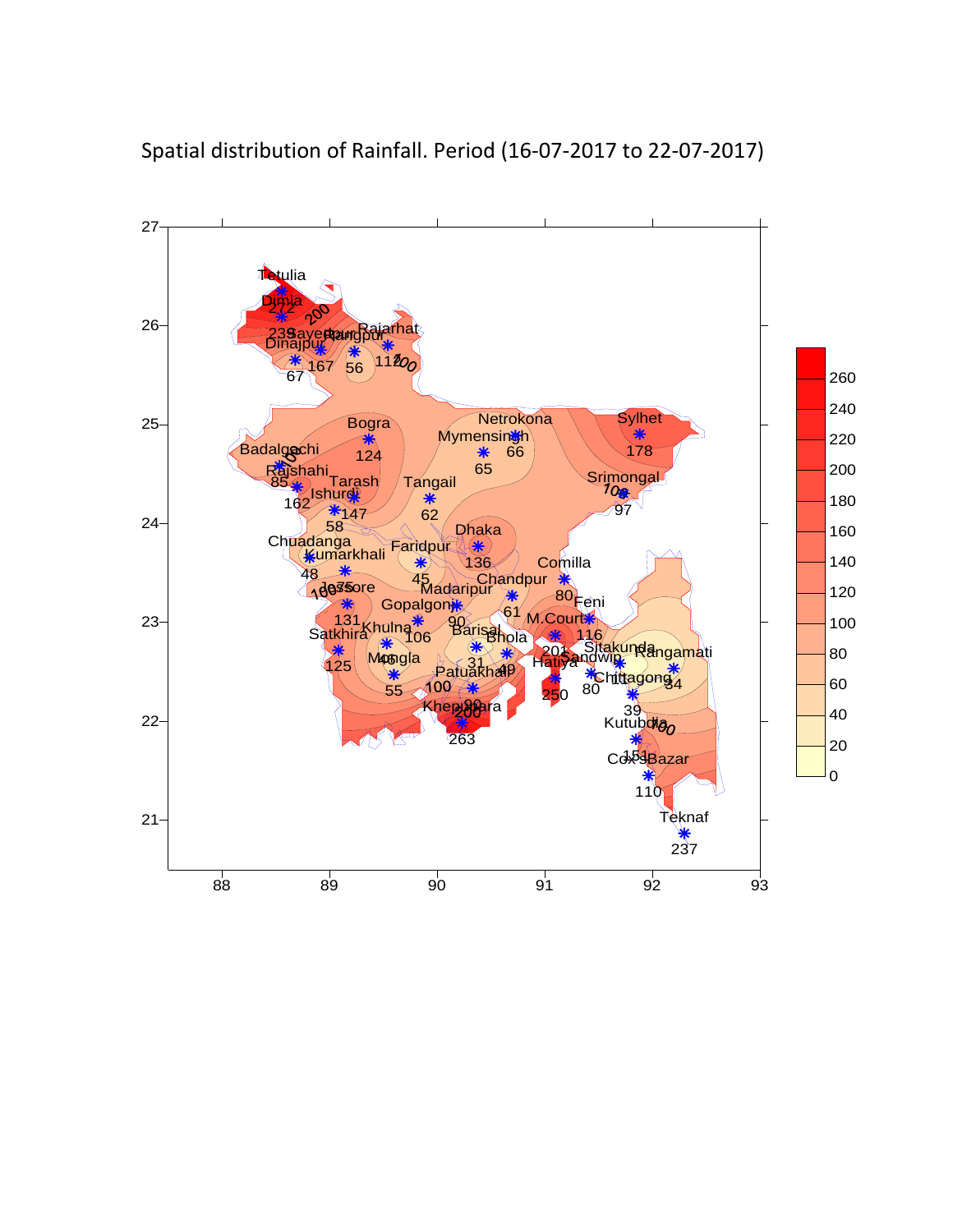



গণপ্রজাতন্ত্রী বাংলাদেশ সরকার বাংলাদেশ আবহাওয়া অধিদপ্তর কষি আবহাওয়া মহাশাখা আবহাওয়া ভবন, আগারগাঁও, ঢাকা-১২০৭।

এজিএম-২৩.০৯.০০০০.০৩৫.৫১.০১১.১৭.২৭

তারিখ: ১৬-০৭-২০১৭ খ্রিঃ

# পূর্বাভাসের সময়কাল: ১৬-০৭-২০১৭ থেকে ২২-০৭-২০১৭



#### প্রধান বৈশিষ্ট্য সমূহঃ-

গত সপ্তাহে দেশের দৈনিক উজ্জল সূর্যকিরণ কালের গড় ২.৭৮ ঘন্টা ছিল । গত সপ্তাহে দেশের দৈনিক বাষ্পীভবনের গড় ২.৯০ মিঃ মিঃ ছিল।

#### আবহাওয়ার পূর্বাভাসঃ- ১৬-০৭-২০১৭ থেকে ২২-০৭-২০১৭ ইং পর্যন্ত।

এ সপ্তাহে দৈনিক উজ্জ্বল সূর্য কিরণ কাল ৩.০০ থেকে ৫.০০ ঘন্টার মধ্যে থাকতে পারে ।

আগামী সপ্তাহের বাষ্পীভবনের দৈনিক গড় ২.০০ মিঃ মিঃ থেকে ৩.০০ মিঃ মিঃ থাকতে পারে।

- উড়িষ্যা-গাক্ষেয় পশ্চিমবঙ্গ উপকূলের অদূরে উত্তর-পশ্চিম বঙ্গোপসাগরে অবস্থানরত লঘুচাপটি বর্তমানে একই এলাকায় অবস্থান করছে। মৌসুমী বায়ুর অক্ষ রাজস্থান, হরিয়ানা, উত্তর প্রদেশ, মধ্যপ্রদেশ, বিহার, লঘুচাপের কেন্দ্রস্থল এবং বাংলাদেশ হয়ে উত্তর-পূর্ব দিকে আসাম পর্যন্ত বিস্তৃত। মৌসুমী বায়ু বাংলাদেশের উপর কম সক্রিয় এবং উত্তর বঙ্গোপসাগরে মাঝারী অবস্থায় রয়েছে।
- এ সময়ে সিলেট, চট্টগ্রাম, খুলনা ও রাজশাহী বিভাগের অনেক স্থানে এবং দেশের অন্যত্র কিছু কিছু স্থানে হাঙ্কা (০৪-১০মিঃমিঃ) থেকে মাঝারী (১১-২২ মিঃমিঃ) ধরণের বৃষ্টি/বজ্রবৃষ্টি হতে পারে। সেই সাথে দেশের কোথাও কোথাও বিচ্ছিন্নভাবে মাঝারী ধরনের ভারী (২৩-৪৪ মিঃমিঃ) বৃষ্টিপাত হতে পারে।
- এ সময়ের প্রথমার্ধে সারাদেশে দিন ও রাতের তাপমাত্রা সামান্য বৃদ্ধি পেতে পারে এবং দ্বিতীয়ার্ধে সামান্য হ্রাস পেতে পারে।

Ayesha

(মোসাম্মৎ আয়শা খাতুন) উপ-পরিচালক পরিচালকের পক্ষে ফোনঃ ৪৮১১০১২১(দপ্তর)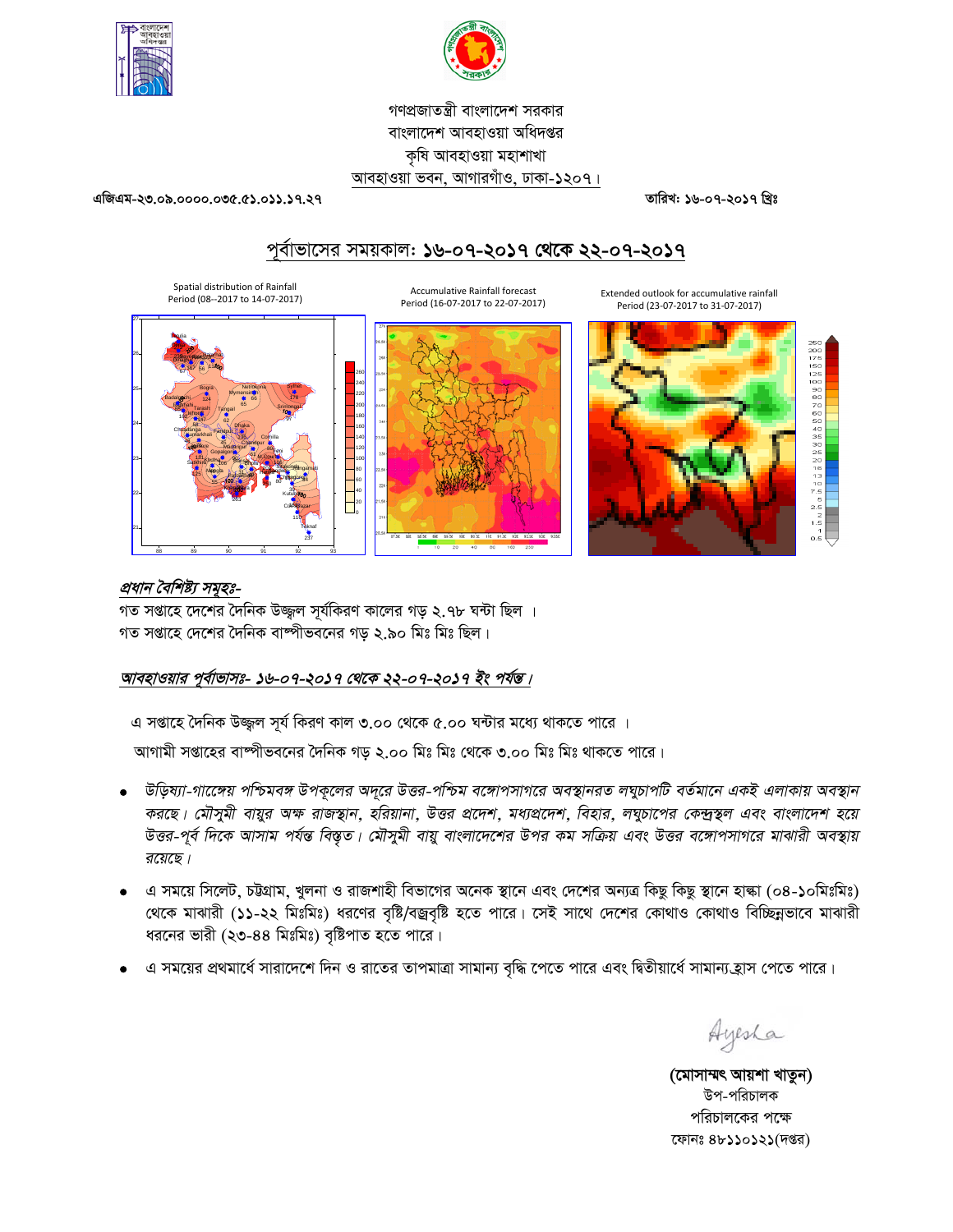

বৃষ্টিপাতের স্থানিক বন্টন. সময়কাল (১৬-০৭-২০১৭ হতে ২২-০৭-২০১৭)